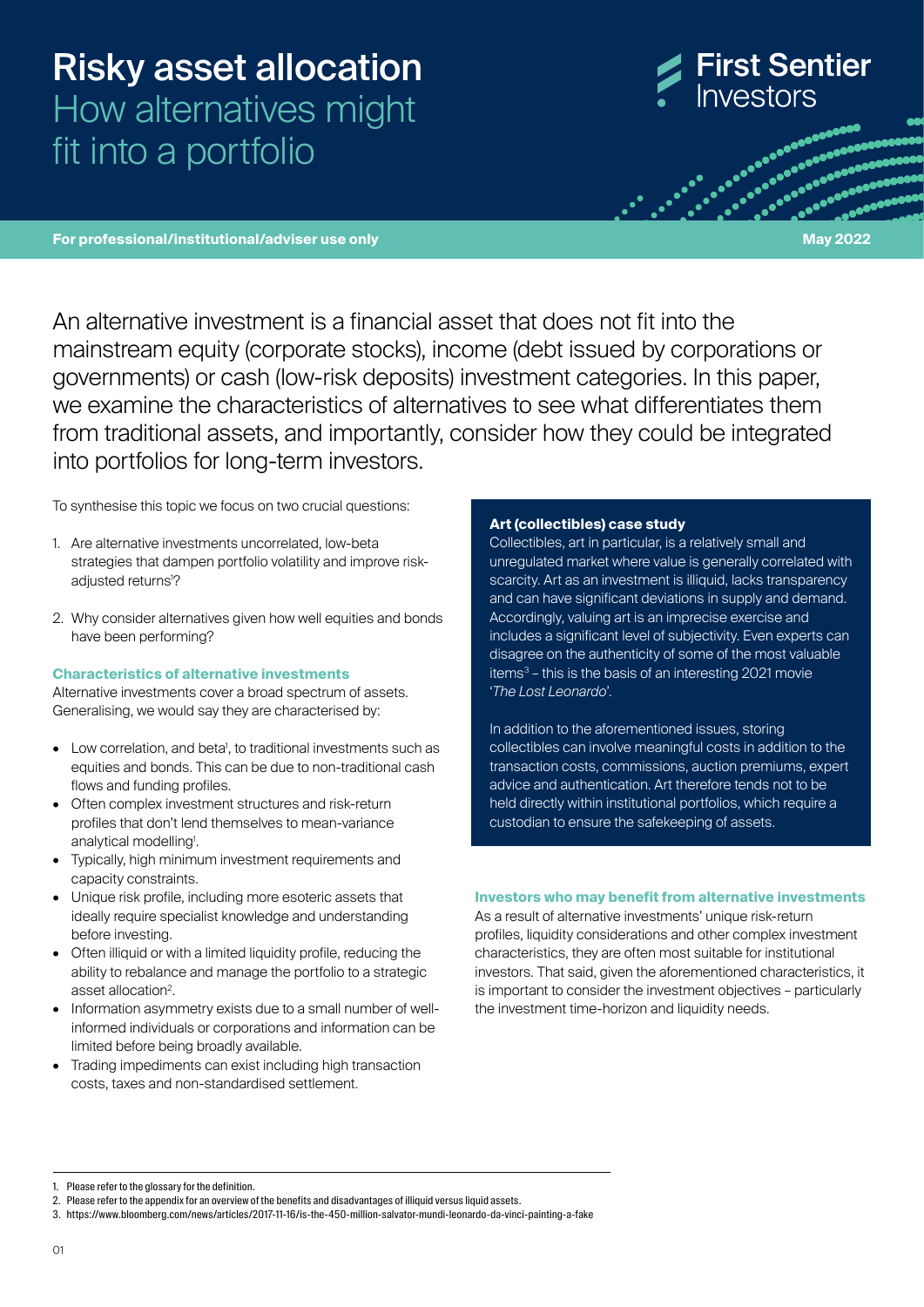Educational endowments are one investment group that tends to have significant alternative investment allocations. These institutions have long-term investment horizons and lower liquidity requirements. The National Association of College and University Business Officers (NACUBO) shows that large endowments have almost 60% in alternatives, which has remained stable since the late 2000s<sup>4</sup>.

In 2020 the global equity market's capitalisation was US\$106 trillion, while the global bond market was valued at US\$124 trillion; combining for an investable US\$230 trillion<sup>5</sup>.While the value of the alternatives industry set a new high, at US\$10 trillion<sup>6</sup> it remains small compared to traditional investment markets.

# **As practitioners, we often consider alternative investments for portfolios**

Alternative investments allow us to broaden the investment universe, increase diversification benefits, and thus maximise risk-adjusted returns<sup>7</sup> .These allocations are often illiquid, however, which changes the portfolio's liquidity structure and may deter open-ended funds' that require daily liquidity. Liquidity risk is one of the most critical, but least quantified, risk dimensions in portfolio construction<sup>8</sup>.

*"In theory, there is no difference between theory and practice, while in practice, there is."*

Benjamin Brewster, industrialist and financier - The Yale Literary Magazine

For this reason, we constrain this document to an examination of seven alternative asset categories that are broadly assessable and lend themselves to analytical modelling. These categories are described in the table below and the indices are available in the appendix.

| <b>Asset class</b>                 | <b>Description and considerations</b>                                                                                                                                                                                                                                                         |
|------------------------------------|-----------------------------------------------------------------------------------------------------------------------------------------------------------------------------------------------------------------------------------------------------------------------------------------------|
| <b>Cryptocurrency</b>              | New decentralised, independent, digital<br>currencies - including Bitcoin - with no institution<br>controlling the network, which carries security<br>and regulatory risks. For the purpose of this paper,<br>we will use Bitcoin as a proxy for cryptocurrency to<br>carry out our analysis. |
| Freight                            | Difficult to track as an investment and needs<br>to have proxy exposure via listed companies,<br>commodity producers, or commodities.                                                                                                                                                         |
| <b>Timber and</b><br>forestry      | Provides environmental benefits, fuel source<br>and used in construction, and can be accessed<br>through listed companies.                                                                                                                                                                    |
| <b>Frontier equities</b>           | Frontier markets can have political instability,<br>poor liquidity, inadequate regulation, substandard<br>financial reporting and large currency fluctuations.                                                                                                                                |
| <b>Distressed</b><br>opportunities | Trade at discounts due to difficulties in assessing<br>their value, lack of research coverage, or inability<br>of traditional investors to continue holding them.                                                                                                                             |
| <b>Fine wine</b>                   | Has limited and falling supply and appreciates<br>with age. Due to custody requirements,<br>the investment would be in the listed wine and<br>beverage industry.                                                                                                                              |
| <b>Catastrophe bonds</b>           | Issued to provide capital capacity in the event of<br>a natural catastrophe, which is difficult to predict<br>and unrelated to economic cycles.                                                                                                                                               |

For illustrative purposes only. Reference to the names of each asset mentioned in this communication is merely for explaining the investment strategy and First Sentier Investors does not necessarily maintain positions in such assets. Any asset mentioned in this presentation does not constitute any offer or inducement to enter into any investment activity nor is it a recommendation to purchase or sell any security.

5. https://www.sifma.org/wp-content/uploads/2021/07/CM-Fact-Book-2021-SIFMA.pdf as at 31 January 2022.

<sup>4.</sup> https://www.nacubo.org/Research/2021/Historic-Endowment-Study-Data as at 31 January 2022.

<sup>6.</sup> https://docs.preqin.com/reports/Preqin-Alternatives-in-2020-Report.pdf as at 31 January 2022.

<sup>7.</sup> Please refer to glossary for the definition.

<sup>8.</sup> As Edwin Schooling Latter of the FCA stated "Where an open-ended fund offers daily redemptions, but a significant proportion of the assets in which the fund invests cannot be liquidated within a day without material loss of value, there is an asset-liability mismatch." And "This asset-liability mismatch in the fund's structure, and the first mover incentive, introduces a source of instability in the fund." https://www.fca.org.uk/news/speeches/open-ended-funds-investing-less-liquid-assets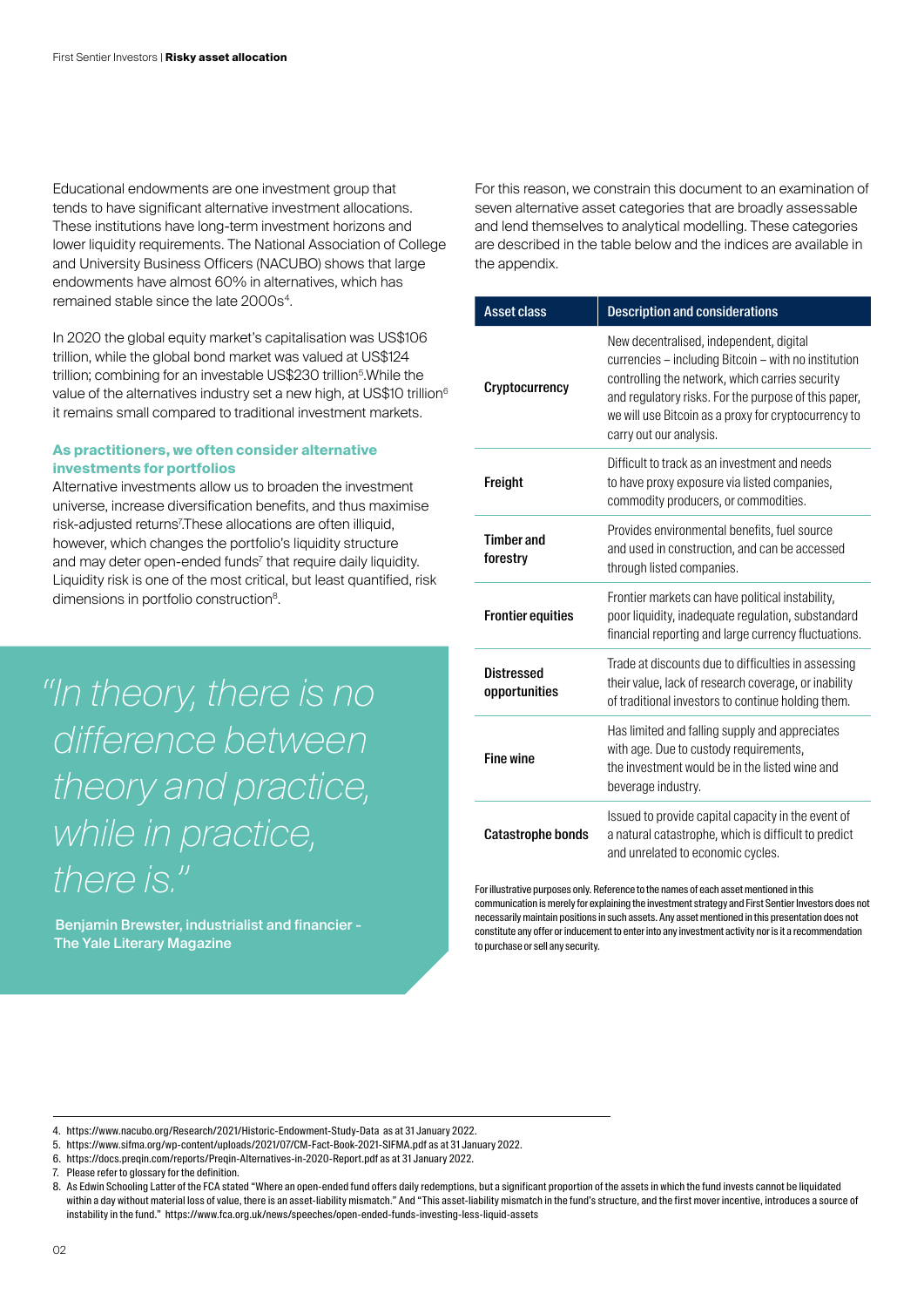# **Historical return characteristics**

The table below presents the historical returns, volatilities and correlation coefficients for several asset classes based on monthly returns since January 2013.

|                                     |                             |                                 | <b>Correlations</b> |                           |                                |                              |              |         |                      |                 |                |         |                               |                      |                             |      |                             |
|-------------------------------------|-----------------------------|---------------------------------|---------------------|---------------------------|--------------------------------|------------------------------|--------------|---------|----------------------|-----------------|----------------|---------|-------------------------------|----------------------|-----------------------------|------|-----------------------------|
| <b>Asset</b><br>classes             | <b>Historical</b><br>return | <b>Historical</b><br>volatility | <b>US Equities</b>  | World (ex US)<br>Equities | <b>MSCI World</b><br>Small Cap | Markets Equities<br>Emerging | Global Bonds | Sall Sn | <b>US High Yield</b> | <b>USD Cash</b> | <b>Bitcoin</b> | Freight | <b>Timber</b> and<br>Forestry | Equities<br>Frontier | opportunities<br>Distressed | Wine | Catastrophe<br><b>Bonds</b> |
| <b>US Equities</b>                  | 16.1%                       | 15.6%                           | 1.00                |                           |                                |                              |              |         |                      |                 |                |         |                               |                      |                             |      |                             |
| World (ex US)<br>Equities           | 7.4%                        | 14.9%                           | 0.86                | 1.00                      |                                |                              |              |         |                      |                 |                |         |                               |                      |                             |      |                             |
| <b>MSCI World</b><br>Small Cap      | 12.0%                       | 17.8%                           | 0.92                | 0.89                      | 1.00                           |                              |              |         |                      |                 |                |         |                               |                      |                             |      |                             |
| Emerging<br><b>Markets Equities</b> | 5.5%                        | 16.9%                           | 0.69                | 0.80                      | 0.74                           | 1.00                         |              |         |                      |                 |                |         |                               |                      |                             |      |                             |
| <b>Global Bonds</b>                 | 3.2%                        | 2.9%                            | 0.09                | 0.08                      | 0.06                           | 0.14                         | 1.00         |         |                      |                 |                |         |                               |                      |                             |      |                             |
| <b>US TIPS</b>                      | 2.6%                        | 4.4%                            | 0.24                | 0.29                      | 0.23                           | 0.35                         | 0.79         | 1.00    |                      |                 |                |         |                               |                      |                             |      |                             |
| <b>US High Yield</b>                | 5.4%                        | 7.2%                            | 0.74                | 0.78                      | 0.82                           | 0.72                         | 0.29         | 0.41    | 1.00                 |                 |                |         |                               |                      |                             |      |                             |
| <b>USD Cash</b>                     | 0.9%                        | 0.3%                            | $-0.08$             | $-0.08$                   | $-0.11$                        | $-0.02$                      | 0.16         | 0.09    | $-0.03$              | 1.00            |                |         |                               |                      |                             |      |                             |
| <b>Bitcoin</b>                      | 341.7%                      | 1305.0%                         | 0.09                | 0.07                      | 0.07                           | 0.03                         | 0.04         | 0.02    | 0.07                 | $-0.05$         | 1.00           |         |                               |                      |                             |      |                             |
| Freight                             | 67.1%                       | 178.2%                          | 0.06                | 0.06                      | 0.09                           | 0.11                         | $-0.08$      | 0.01    | 0.07                 | $-0.04$         | 0.00           | 1.00    |                               |                      |                             |      |                             |
| <b>Timber and</b><br>Forestry       | 8.8%                        | 20.9%                           | 0.80                | 0.80                      | 0.86                           | 0.70                         | 0.03         | 0.24    | 0.69                 | $-0.12$         | 0.04           | 0.01    | 1.00                          |                      |                             |      |                             |
| <b>Frontier Equities</b>            | 6.9%                        | 16.9%                           | 0.66                | 0.74                      | 0.72                           | 0.69                         | 0.07         | 0.19    | 0.72                 | $-0.10$         | 0.09           | 0.07    | 0.57                          | 1.00                 |                             |      |                             |
| <b>Distressed</b><br>opportunities  | 4.7%                        | 5.9%                            | 0.66                | 0.73                      | 0.76                           | 0.57                         | $-0.04$      | 0.09    | 0.72                 | $-0.18$         | 0.12           | 0.06    | 0.58                          | 0.67                 | 1.00                        |      |                             |
| Wine                                | 2.8%                        | 4.7%                            | 0.07                | 0.07                      | 0.11                           | 0.14                         | 0.03         | 0.15    | 0.26                 | $-0.12$         | $-0.06$        | 0.12    | 0.15                          | 0.08                 | 0.12                        | 1.00 |                             |
| Catastrophe<br><b>Bonds</b>         | 5.0%                        | $3.1\%$                         | 0.16                | 0.14                      | 0.16                           | 0.19                         | 0.15         | 0.10    | 0.24                 | $-0.13$         | 0.04           | 0.00    | 0.19                          | 0.15                 | 0.18                        | 0.15 | 1.00                        |

Source: First Sentier Investors, Bloomberg, Datastream. To be consistent across the historical data, we restrict data to the shortest history of the alternative assets, being Bitcoin, which is from 31 January 2013 to 31 January 2022.

Past performance is not indicative of future performance.

Over this period, freight and Bitcoin have had significantly higher returns than traditional assets, albeit with exceptionally high volatility. While these assets tend to have low correlations to traditional assets, the significant volatility means that they would only be appropriate as a small allocation within a portfolio.

Also noteworthy, fine wine typically has a low correlation with traditional assets. Although when compared with global bonds, it has higher volatility and a lower return. This underlines the benefit of global bonds as a particularly useful diversifier for 03

equity risk due to its low correlation, moderate return and low volatility.

To extend the picture for alternatives, we can examine their betas with traditional asset classes, such as US equities. Beta is a useful measure, as it explains the sensitivity to systematic market risks. The significant Bitcoin beta shows that it is strongly influenced by US equity risk, but the low correlation indicates that idiosyncratic factors are driving the returns.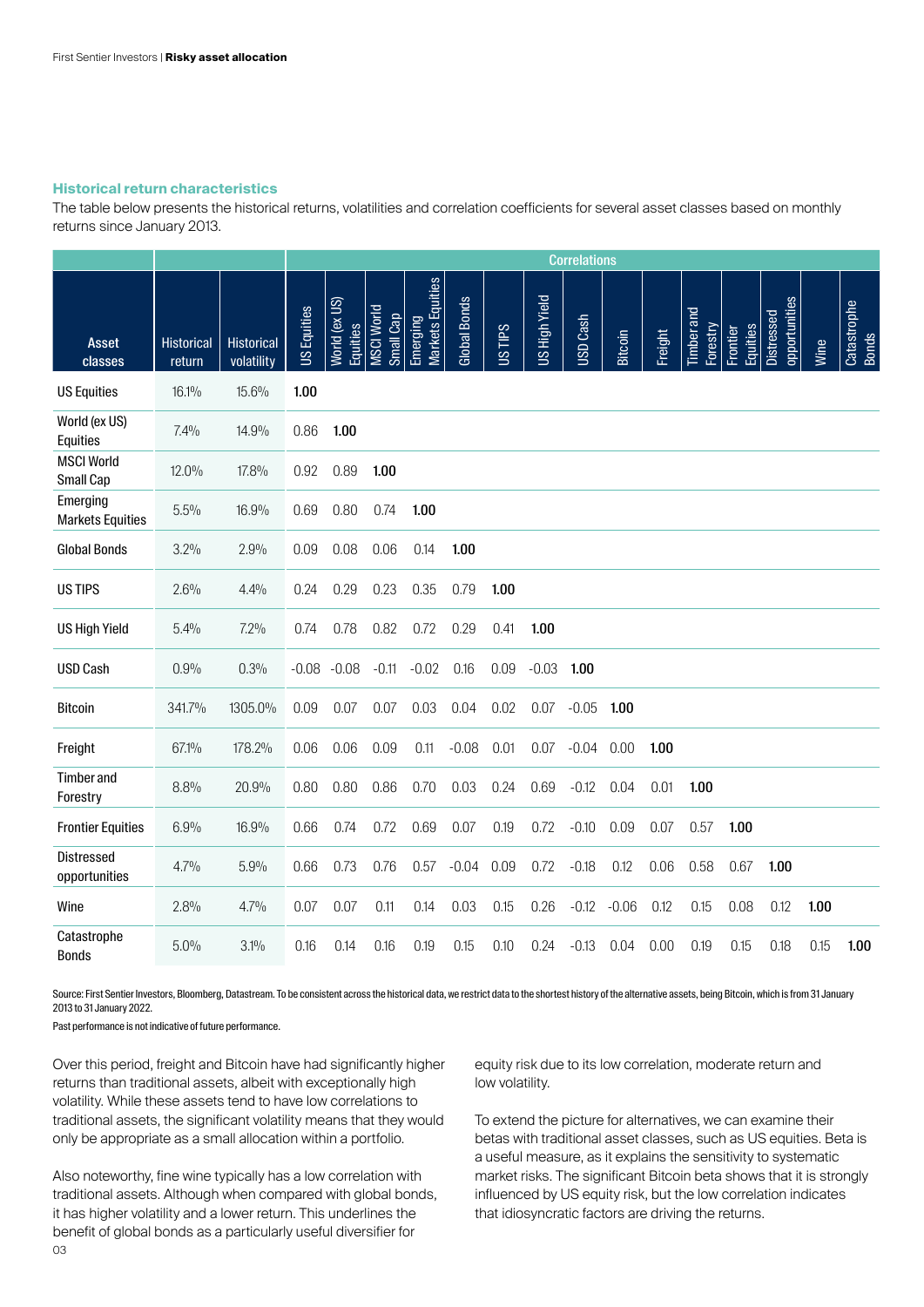# **The beta of alternative asset classes with US Equities9**

| <b>Asset class</b>         | <b>Beta</b> |
|----------------------------|-------------|
| <b>Bitcoin</b>             | 7.74        |
| Freight                    | 0.72        |
| <b>Timber and Forestry</b> | 1.07        |
| <b>Frontier Equities</b>   | 0.72        |
| Distressed opportunities   | 0.25        |
| Wine                       | 0.02        |
| <b>Catastrophe Bonds</b>   | 0.03        |

#### Source: First Sentier Investors, Bloomberg, Datastream as at 31 January 2022

The table also illustrates that timber and forestry, and frontier equities, which have betas closer to one and high correlations with equities, are largely driven by systematic risks and would be expected to deliver similar performance outcomes to US equities. They do not appear to be uncorrelated, low-beta strategies that can dampen portfolio volatility and improve riskadiusted returns.

# **Expected asset class characteristics**

To determine the expected asset class characteristics, we derive long-term statistical characteristics for the asset categories and the economic environment as a whole<sup>10</sup>. This modelling of expected characteristics lends itself more to traditional assets due to their economic linkages, whilst the modelling of alternative assets is less certain and contains a larger margin of error. Nonetheless, we use the same analytical tools and processes to determine their portfolio applicability.

To derive the expected returns for alternative assets we utilise the expected returns for traditional assets, such as US equities and global bonds, in combination with their historical characteristics<sup>11</sup>. The expected returns for alternative assets are modelled through the historical beta with a traditional asset. This assumes that idiosyncratic factors will persist going forward and provides a framework to capture changes in market risk premiums using asset categories that we have a greater capacity to model.

We note that historical returns and volatilities for freight and Bitcoin are based on spot indices that cannot be implemented. Since the introduction of Bitcoin futures in December 2017, the pricing difference and roll costs have meant investors using the futures to gain exposure received a return 43% lower than the spot index<sup>12</sup>. This is common in markets that experience contango<sup>13</sup>. As such we need to be cautious when looking at historical characteristics, and apply realistic reductions to ensure that the return capture is realistic $14$ .

| <b>Asset classes</b>                       | <b>Expected</b><br>return | <b>Expected</b><br>volatility | <b>Historical</b><br>return | <b>Historical</b><br>volatility |
|--------------------------------------------|---------------------------|-------------------------------|-----------------------------|---------------------------------|
| <b>US Equities</b>                         | 4.8%                      | 15.6%                         | 16.1%                       | 15.6%                           |
| World (ex US)<br><b>Equities</b>           | 4.5%                      | 14.9%                         | 7.4%                        | 14.9%                           |
| <b>MSCI World</b><br>Small Cap             | 5.0%                      | 17.8%                         | $12.0\%$                    | 17.8%                           |
| <b>Emerging Markets</b><br><b>Equities</b> | 4.0%                      | 16.9%                         | 5.5%                        | 16.9%                           |
| Global<br><b>Bonds</b>                     | 0.9%                      | 2.9%                          | 3.2%                        | 2.9%                            |
| <b>USTIPS</b>                              | $1.0\%$                   | 4.4%                          | 2.6%                        | 4.4%                            |
| US High<br>Yield                           | 2.5%                      | $7.2\%$                       | 5.4%                        | 7.2%                            |
| <b>USD Cash</b>                            | 0.7%                      | 0.3%                          | 0.9%                        | 0.3%                            |
| <b>Bitcoin</b>                             | 152.8%                    | 1305.0%                       | 341.7%                      | 1305.0%                         |
| Freight                                    | 39.3%                     | 178.2%                        | 67.1%                       | 178.2%                          |
| <b>Timber</b> and<br>Forestry              | 1.8%                      | 20.9%                         | 8.8%                        | 20.9%                           |
| <b>Frontier</b><br>Equities                | 4.5%                      | 16.9%                         | 6.9%                        | 16.9%                           |
| <b>Distressed</b><br>opportunities         | 2.9%                      | 5.9%                          | $4.7\%$                     | 5.9%                            |
| Wine                                       | 2.3%                      | 4.7%                          | 2.8%                        | 4.7%                            |
| Catastrophe<br><b>Bonds</b>                | $4.7\%$                   | $3.1\%$                       | 5.0%                        | 3.1%                            |

Source: First Sentier Investors, Bloomberg, Datastream, Internal Proprietary Models. Past performance is not indicative of future performance.

<sup>9.</sup> The historical beta for an alternative asset *a (a*=1,…,n) and traditional asset *t (t*=1,…,n) is β<sub>at</sub> = p<sub>at</sub> (σ<sub>a</sub>/σ<sub>e</sub>) where p<sub>at</sub> is the correlation of the two returns, and σ<sub>a</sub> and σ<sub>a</sub> and t and the respective 10. For further information on the Long-Term Asset Return Model see First Sentier Investors. (2013). Strategic Asset Allocation.

<sup>11.</sup> We use a one-factor regression:  $\mu^{\rm s}_{{\rm s}}=\mu^{\rm b}_{{\rm s}+} \mu^{\rm p}_{{\rm s}_1\mu^{\rm e}_1}-\mu^{\rm b}_{{\rm b}_1\mu^{\rm e}_1}-\mu^{\rm b}_{{\rm b}_1\mu^{\rm e}_2}$  where subscript a denotes an alternative asset (a=1,…,n), ffor a traditional asset (t=1,…, returns and h for historical returns. The traditional asset t is determined based on having the highest historical correlation with alternative asset a.

<sup>12.</sup> Bitcoin futures were introduced in December 2017. The Bitcoin futures return is calculated using the Bloomberg futures roll methodology at expiry to minimise the amount of contango in the futures curve, thus maximising the return.

<sup>13.</sup> Longer-dated futures or forwards have higher prices than the spot index.

<sup>14.</sup> A reduction in the return of 40% is applied to the spot index for Bitcoin and freight to account for implementation slippage.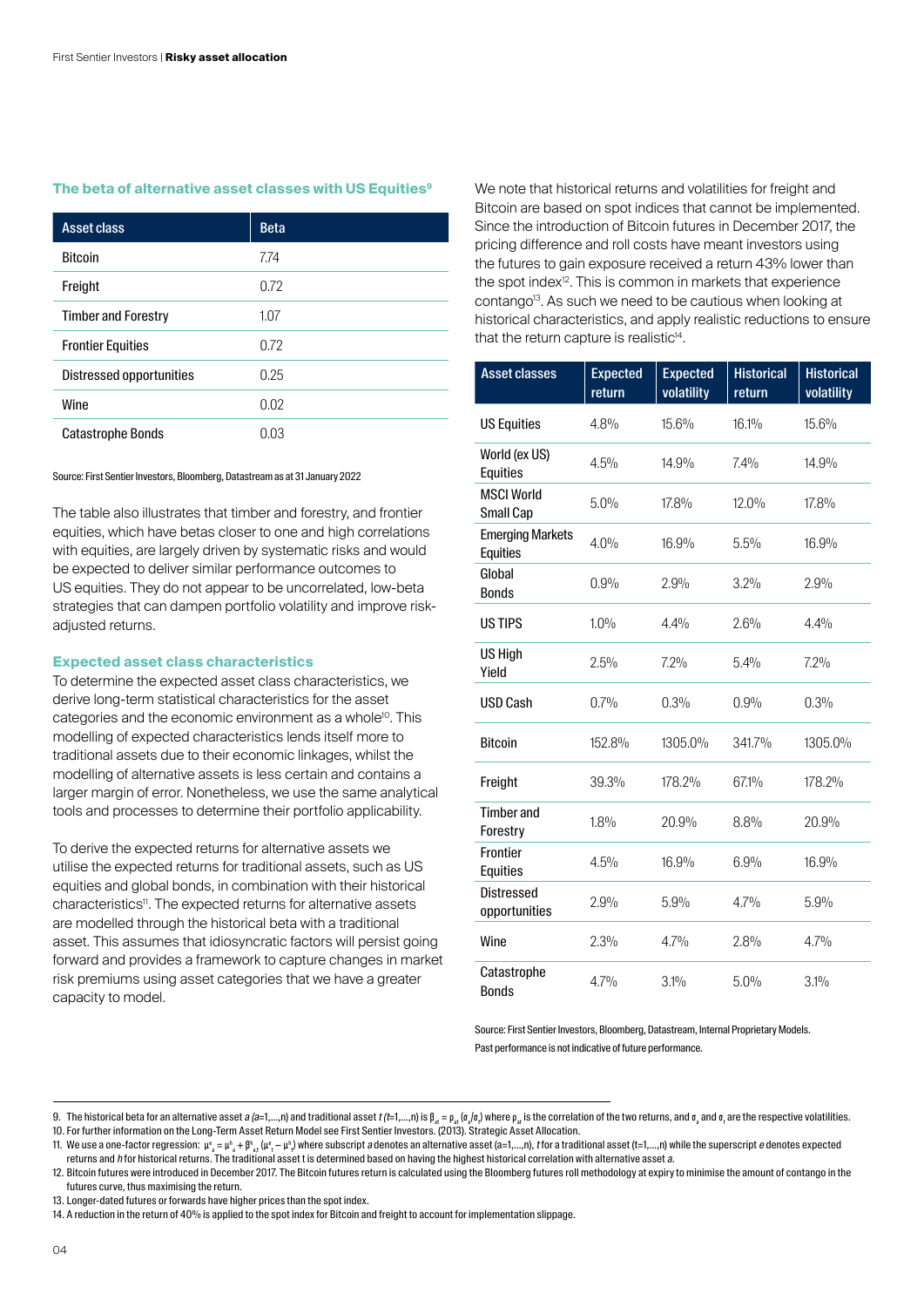# **Portfolio optimisation and implied investment returns**

We can also examine how alternatives would fit into an efficient mean-variance portfolio<sup>15</sup> based on having a 60% allocation to growth assets. The portfolio included allocations to Bitcoin, freight, fine wine and catastrophe bonds, all of which have low correlations with equity market risk. The table also displays the corresponding risk weights, which shows each asset class' contribution to the portfolio volatility.

| Risk weight distribution $-60\%$ Growth |                     |                      |  |  |  |  |  |
|-----------------------------------------|---------------------|----------------------|--|--|--|--|--|
| <b>Asset classes</b>                    | <b>Risk weights</b> | <b>Asset weights</b> |  |  |  |  |  |
| <b>US Equities</b>                      | 30.7%               | 34.4%                |  |  |  |  |  |
| World (ex US) Equities                  | 16.9%               | 20.6%                |  |  |  |  |  |
| <b>MSCI World Small Cap</b>             | $0.0\%$             | $0.0\%$              |  |  |  |  |  |
| <b>Emerging Markets Equities</b>        | $0.0\%$             | $0.0\%$              |  |  |  |  |  |
| <b>Global Bonds</b>                     | 0.2%                | $9.9\%$              |  |  |  |  |  |
| <b>US TIPS</b>                          | $0.0\%$             | $0.0\%$              |  |  |  |  |  |
| <b>US High Yield</b>                    | 7.3%                | 20.1%                |  |  |  |  |  |
| USD Cash                                | $0.0\%$             | $0.0\%$              |  |  |  |  |  |
| <b>Bitcoin</b>                          | 9.9%                | 0.3%                 |  |  |  |  |  |
| Freight                                 | 34.6%               | 4.2%                 |  |  |  |  |  |
| <b>Timber and Forestry</b>              | $0.0\%$             | $0.0\%$              |  |  |  |  |  |
| <b>Frontier Equities</b>                | $0.0\%$             | $0.0\%$              |  |  |  |  |  |
| <b>Distressed opportunities</b>         | $0.0\%$             | $0.0\%$              |  |  |  |  |  |
| Wine                                    | $0.0\%$             | 0.5%                 |  |  |  |  |  |
| <b>Catastrophe Bonds</b>                | 0.4%                | 10.0%                |  |  |  |  |  |
| <b>Implied Correlation: 0.17</b>        |                     |                      |  |  |  |  |  |

Source: First Sentier Investors, Internal Proprietary Models as at 31 January 2022.

We can also take a reverse look at the asset allocation and determine the implied investment returns. With some simplifying assumptions<sup>16</sup> we can determine what investors require in expected returns to hold a percentage of their portfolio in an asset category. Having 5% of the portfolio in Bitcoin, for example, funded from the US equities allocation, would imply a return above 515% and a return for US equities of less than 2%. If the numbers seem too high then the implication is that the allocation to the asset class is also too high. Conversely, if the implied expected returns are too low, it implies that the allocation to the asset class is too low as well.

| Implied Return Profile - 60% Growth (5% Bitcoin) |                        |                      |  |  |  |  |  |
|--------------------------------------------------|------------------------|----------------------|--|--|--|--|--|
| <b>Asset classes</b>                             | <b>Implied returns</b> | <b>Asset weights</b> |  |  |  |  |  |
| <b>US Equities</b>                               | 1.9%                   | 24.7%                |  |  |  |  |  |
| World (ex US) Equities                           | $1.7\%$                | 20.6%                |  |  |  |  |  |
| <b>MSCI World Small Cap</b>                      | 1.9%                   | $0.0\%$              |  |  |  |  |  |
| <b>Emerging Markets Equities</b>                 | $1.6\%$                | $0.0\%$              |  |  |  |  |  |
| <b>Global Bonds</b>                              | $0.7\%$                | 9.9%                 |  |  |  |  |  |
| US TIPS                                          | 0.8%                   | $0.0\%$              |  |  |  |  |  |
| <b>US High Yield</b>                             | $1.2\%$                | 20.1%                |  |  |  |  |  |
| <b>USD Cash</b>                                  | 0.7%                   | 0.0%                 |  |  |  |  |  |
| <b>Bitcoin</b>                                   | 515.3%                 | $5.0\%$              |  |  |  |  |  |
| Freight                                          | $9.2\%$                | 4.2%                 |  |  |  |  |  |
| <b>Timber and Forestry</b>                       | $1.7\%$                | 0.0%                 |  |  |  |  |  |
| <b>Frontier Equities</b>                         | 1.8%                   | 0.0%                 |  |  |  |  |  |
| Distressed opportunities                         | $1.1\%$                | $0.0\%$              |  |  |  |  |  |
| Wine                                             | 0.7%                   | 0.5%                 |  |  |  |  |  |
| <b>Catastrophe Bonds</b>                         | 0.8%                   | $10.0\%$             |  |  |  |  |  |
| Total Implied Return: 27.3%                      |                        |                      |  |  |  |  |  |

Source: First Sentier Investors, Internal Proprietary Models as at 31 January 2022. Past performance is not indicative of future performance.

## **Key findings**

We aimed to evaluate two questions:

- 1. Are alternative investments uncorrelated, low-beta strategies that dampen portfolio volatility and improve risk‑adjusted returns?
- 2. Why consider alternatives given how well equities and bonds have been performing?

So far we have seen that there is a wide variation in the correlation and beta measures of the alternatives examined. Some alternative asset categories have high correlations and a high beta to the traditional growth asset of equities, thus providing little diversification and limited appeal for portfolios.

Asset classes with payoff profiles that differ from traditional assets such as Bitcoin, freight, fine wine and catastrophe bonds may be attractive for possible inclusion in an institutional portfolio, due to their ability to improve risk-adjusted performance outcomes through a combination of return engagement and/or diversification benefits.

<sup>15.</sup> We constrain the maximum asset weight of any single alternative investment to be 10% of the portfolio and the total allocation in alternatives to a maximum of 15%. Please refer to glossary for the definition.

<sup>16.</sup> Using an assumed Sharpe Ratio of 0.40 and risk-free rate of 0.70%. Please refer to glossary for the definition.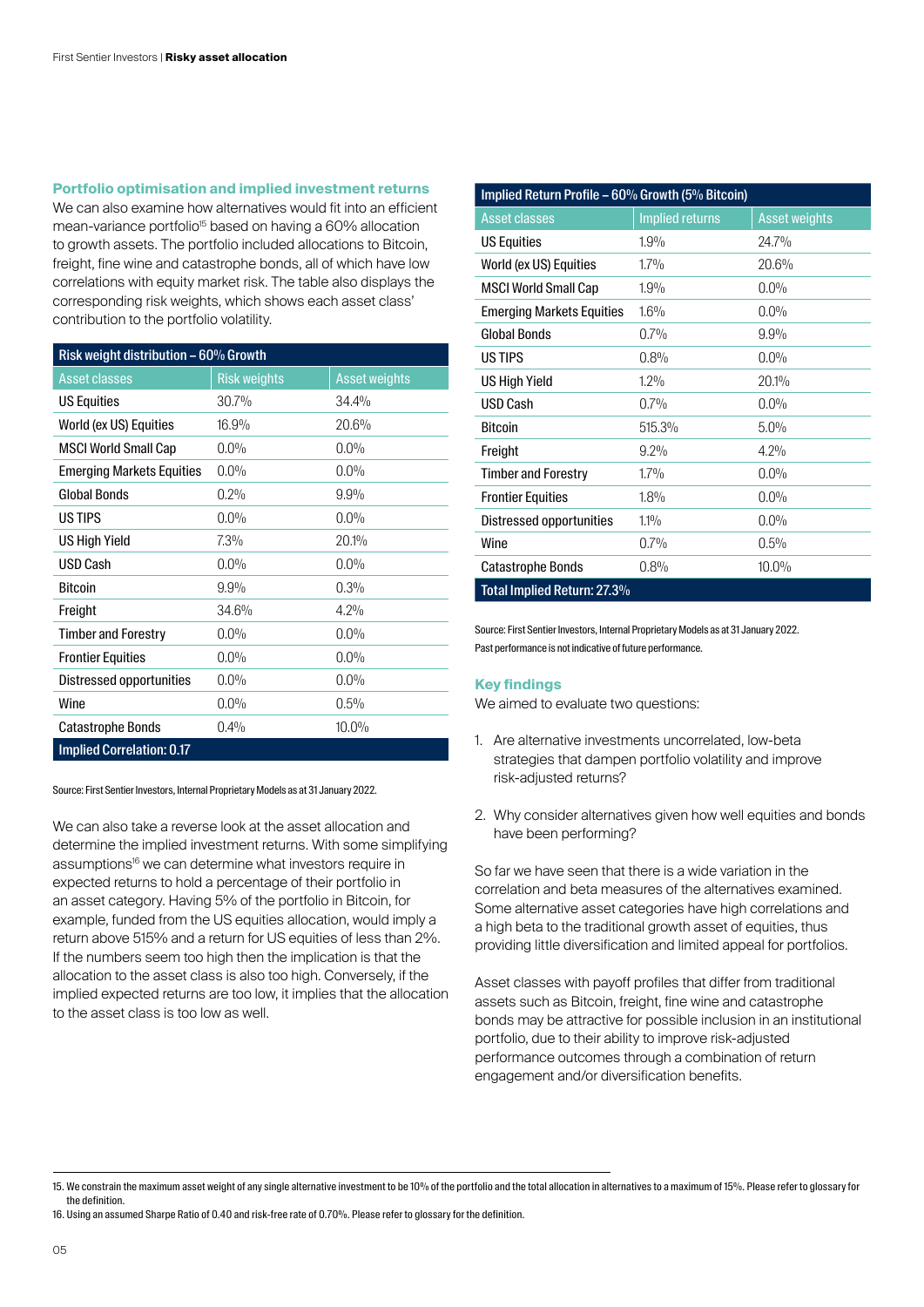The performance of equities and bonds over long periods has been very attractive<sup> $17$ </sup> – equities and bonds have provided positive real returns, and bonds have diversified equity risk during large drawdowns. Going forward, however, with a lower expected return outlook and real bond yields in many countries being negative, buying sovereign fixed income and holding to maturity may result in negative real returns.

This has led investors to search for institutional-quality assets outside the traditional categories. There can be significant early adopter benefits, whereby the first institutions to find attractive investment opportunities should derive the greatest benefits, either in return or portfolio diversification. By the time alternative investments become mainstream, their return characteristics may be commensurate with traditional assets.

# **Bitcoin case study**

There are now more than 16,000 cryptocurrencies worth more than US\$2 trillion in circulation<sup>18</sup> and that number is rapidly growing. Bitcoin has become synonymous with cryptocurrency more broadly, being the first successful vehicle. Nonetheless, Bitcoin remains in its infancy compared to the traditional asset classes of shares, bonds, property and gold, and further lacks real-world demand and supply. As such, it remains difficult to draw any strong conclusions, but we explore some of the key areas below.

Cryptocurrencies have displayed significant volatility, they are not backed by a sovereign entity, and their value is not tied to any fundamental source, such as a stream of cash flows. Therefore, their appeal to investors may be due to the perceived lottery preference, possibly in combination with the potential for diversification.

Institutional acceptance of Bitcoin as an asset class is likely to be slowed by regulatory concerns, cybersecurity risks, immature investment and custody infrastructure, and substantial volatility. A further wrinkle is the depth of liquidity and ability to transact.

One of the recent advents for investors that desire exposure to Bitcoin has been the Chicago Mercantile Exchange creating Bitcoin futures in December 2017. These are based on the reference rate calculated from major Bitcoin exchanges. Bitcoin futures experience significant contango, which results in lower returns for investors, likely due to investors' desire to avoid managing security, storage and custody of Bitcoin. The futures contracts are currently the only manner<sup>19</sup> for institutional investors to achieve access to the asset class, although liquidity and volume remain a concern.

# *"Few assets in financial history have been more fragile than Bitcoin."*

Nassim Nicholas Taleb, mathematical, former option trader, and author - Bitcoin, Currencies, and Fragility.

# **Summary and conclusion**

The holy grail of asset allocation is to find positively compounding real return assets that are negatively correlated. Historically, the pre-eminent asset classes to provide this outcome were equities and bonds. Going forward, achieving that outcome is likely to be a more difficult task. As the return outlook is uninspiring, we have explored a possible framework for the addition of alternative investments to portfolios.

Given the diversity of alternative investment strategies, it is not possible to unequivocally determine whether they may be suitable for a portfolio without a robust understanding of investors' return requirements, investment horizon, risk tolerance and liquidity needs. Nonetheless, it is clear based on the analysis of alternative assets in this paper that adding alternative assets to a portfolio of traditional assets could provide meaningful benefits in overall risk-return portfolio characteristics. We acknowledge these investments have idiosyncratic risks and operational requirements due to their highly bespoke nature and underlying illiquidity. Implementation considerations in achieving and managing an optimal exposure should therefore not be underestimated.

*"The road less traveled will not be smooth."*

— Megan McCafferty, author - Second Helpings.

<sup>17.</sup> See First Sentier Investors. (2022). Why Multi-Asset?

<sup>18.</sup> CoinMarketCap. "Cryptocurrencies." Accessed Jan. 14, 2022.

<sup>19.</sup> In October 2021 the SEC approved ProShares to offer the first Bitcoin futures ETF (BITO). No spot ETFs have been approved by the Securities and Exchange Commission at the time of writing.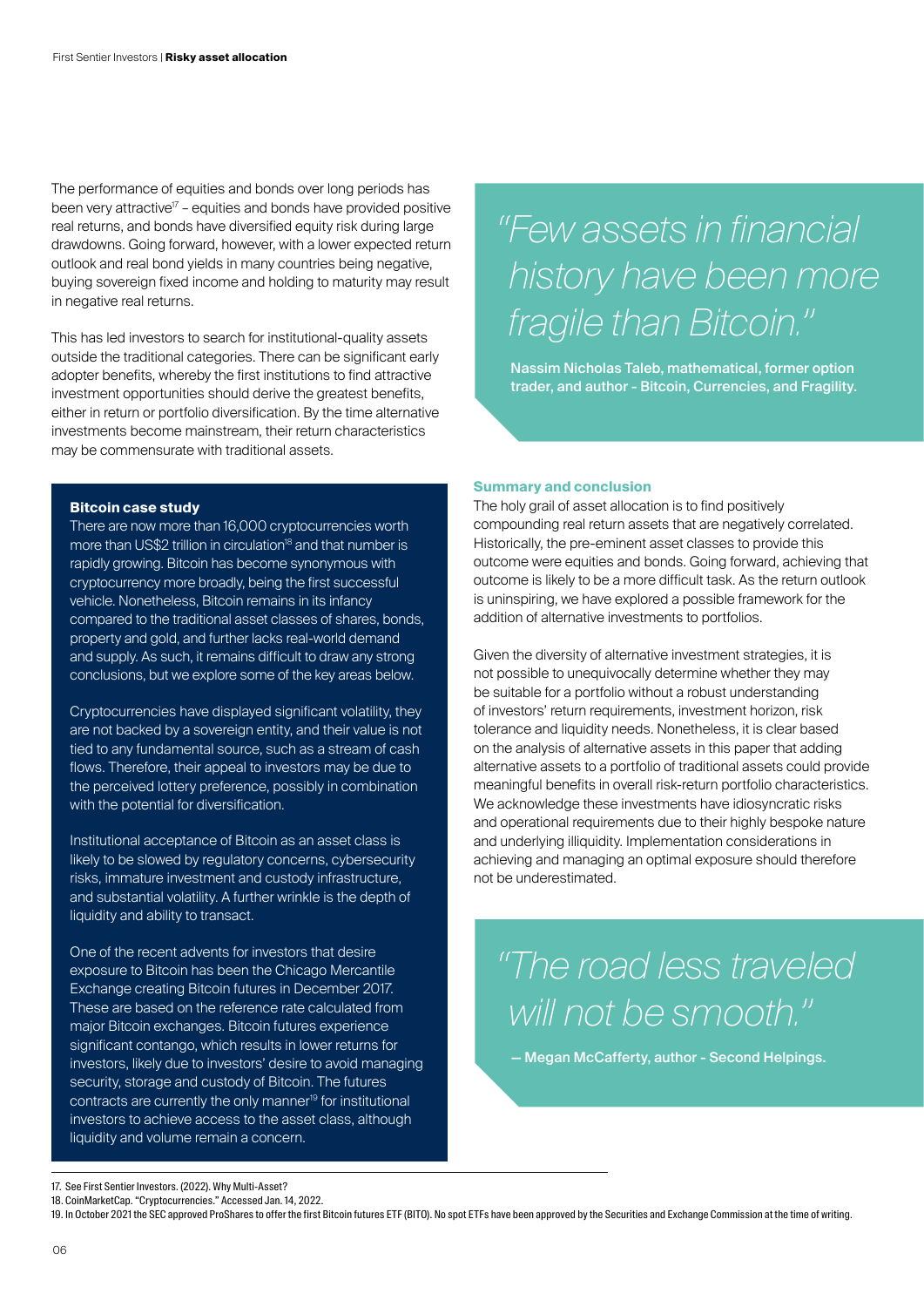# Appendix

# **Comparing the benefits and disadvantages of liquid and illiquid asset categories**

|                 | <b>Benefits</b>                                                                                                                                                                                   | <b>Disadvantages</b>                                                                                                                                                                                                                                          |
|-----------------|---------------------------------------------------------------------------------------------------------------------------------------------------------------------------------------------------|---------------------------------------------------------------------------------------------------------------------------------------------------------------------------------------------------------------------------------------------------------------|
| <b>Illiquid</b> | • Control over the asset<br>Lower volatility than comparable listed market<br>investments<br>• Potential for higher levels of gearing<br>Low correlation with equity markets                      | • Substantial minimum investment requirements<br>• Concentration risk of a single asset or limited number of<br>assets that can be housed in a typical portfolio<br>• Illiquid nature of the investment<br>Difficulty in determining an appropriate benchmark |
| Liguid          | Higher liquidity than direct funds/direct investment<br>Greater accessibility due to the lower minimum<br>$\bullet$<br>investment amount<br>The ability to easily achieve diversified exposure to | The relatively high volatility of listed investments<br>• Higher correlation with equity markets                                                                                                                                                              |

#### Source: First Sentier Investors

# **Historical monthly characteristics**

different regions, subsectors, etc.

| <b>Historical characteristics</b><br>108 monthly observations, Feb 2013 - Jan 2022 |                                  |                                      |                                   |                                  |                              |                               |                             |                                |                              |
|------------------------------------------------------------------------------------|----------------------------------|--------------------------------------|-----------------------------------|----------------------------------|------------------------------|-------------------------------|-----------------------------|--------------------------------|------------------------------|
| <b>Asset classes</b>                                                               | # months<br>where $r <$<br>$-5%$ | $#$ months<br>where $r <$<br>$-2.5%$ | $#$ months<br>where $r >$<br>2.5% | # months<br>where $r >$<br>$5\%$ | minimum<br>monthly<br>return | 5% worst<br>monthly<br>return | median<br>monthly<br>return | $5%$ best<br>monthly<br>return | maximum<br>monthly<br>return |
| <b>US Equities</b>                                                                 |                                  | 16                                   | 37                                | 13                               | $-12.4%$                     | $-6.2%$                       | 1.9%                        | $7.0\%$                        | 12.8%                        |
| World (ex US) Equities                                                             | 7                                | 20                                   | 38                                | 12                               | $-14.0%$                     | $-5.1%$                       | 0.9%                        | 6.6%                           | 15.4%                        |
| <b>MSCI World Small Cap</b>                                                        | 9                                | 17                                   | 33                                | 15                               | $-20.7%$                     | $-7.2%$                       | 1.3%                        | $7.1\%$                        | 15.4%                        |
| <b>Emerging Markets Equities</b>                                                   | 11                               | 28                                   | 34                                | 16                               | $-15.4%$                     | $-6.8%$                       | 0.7%                        | $8.1\%$                        | 13.3%                        |
| <b>Global Bonds</b>                                                                |                                  |                                      |                                   |                                  | $-1.7%$                      | $-1.3%$                       | 0.3%                        | $1.6\%$                        | 2.3%                         |
| US TIPS                                                                            |                                  | 2                                    | 3                                 |                                  | $-4.4%$                      | $-1.7%$                       | 0.3%                        | $2.1\%$                        | 3.1%                         |
| <b>US High Yield</b>                                                               |                                  | 4                                    | 9                                 |                                  | $-12.3%$                     | $-2.2%$                       | 0.5%                        | 3.8%                           | 4.7%                         |
| <b>USD Cash</b>                                                                    |                                  |                                      |                                   |                                  | 0.0%                         | 0.0%                          | $0.0\%$                     | 0.2%                           | 0.2%                         |
| <b>Bitcoin</b>                                                                     | 37                               | 46                                   | 56                                | 52                               | $-37.6%$                     | $-28.9%$                      | 3.3%                        | 63.1%                          | 451.0%                       |
| Freight                                                                            | 40                               | 48                                   | 52                                | 47                               | $-59.6%$                     | $-36.1%$                      | 0.8%                        | 49.3%                          | 97.9%                        |
| <b>Timber and Forestry</b>                                                         | 11                               | 28                                   | 38                                | 18                               | $-16.5%$                     | $-8.6%$                       | 1.2%                        | $10.0\%$                       | 15.5%                        |
| <b>Frontier Equities</b>                                                           | 9                                | 22                                   | 36                                | 13                               | $-21.0%$                     | $-6.7%$                       | $1.1\%$                     | 6.4%                           | $14.0\%$                     |
| Distressed opportunities                                                           |                                  |                                      | 3                                 |                                  | $-10.1%$                     | $-1.5%$                       | 0.6%                        | 2.3%                           | 6.9%                         |
| Wine                                                                               |                                  |                                      | 7                                 | f                                | $-3.2%$                      | $-1.7%$                       | 0.3%                        | 2.7%                           | 5.4%                         |
| <b>Catastrophe Bonds</b>                                                           |                                  |                                      |                                   |                                  | $-6.3%$                      | $-0.5%$                       | 0.5%                        | 1.3%                           | 1.8%                         |

#### $r =$  returns

Source: First Sentier Investors, Bloomberg, Datastream. To be consistent across the historical data, we restrict data to the shortest history of the alternative assets, being Bitcoin, which is from 31 January 2013 to 31 January 2022.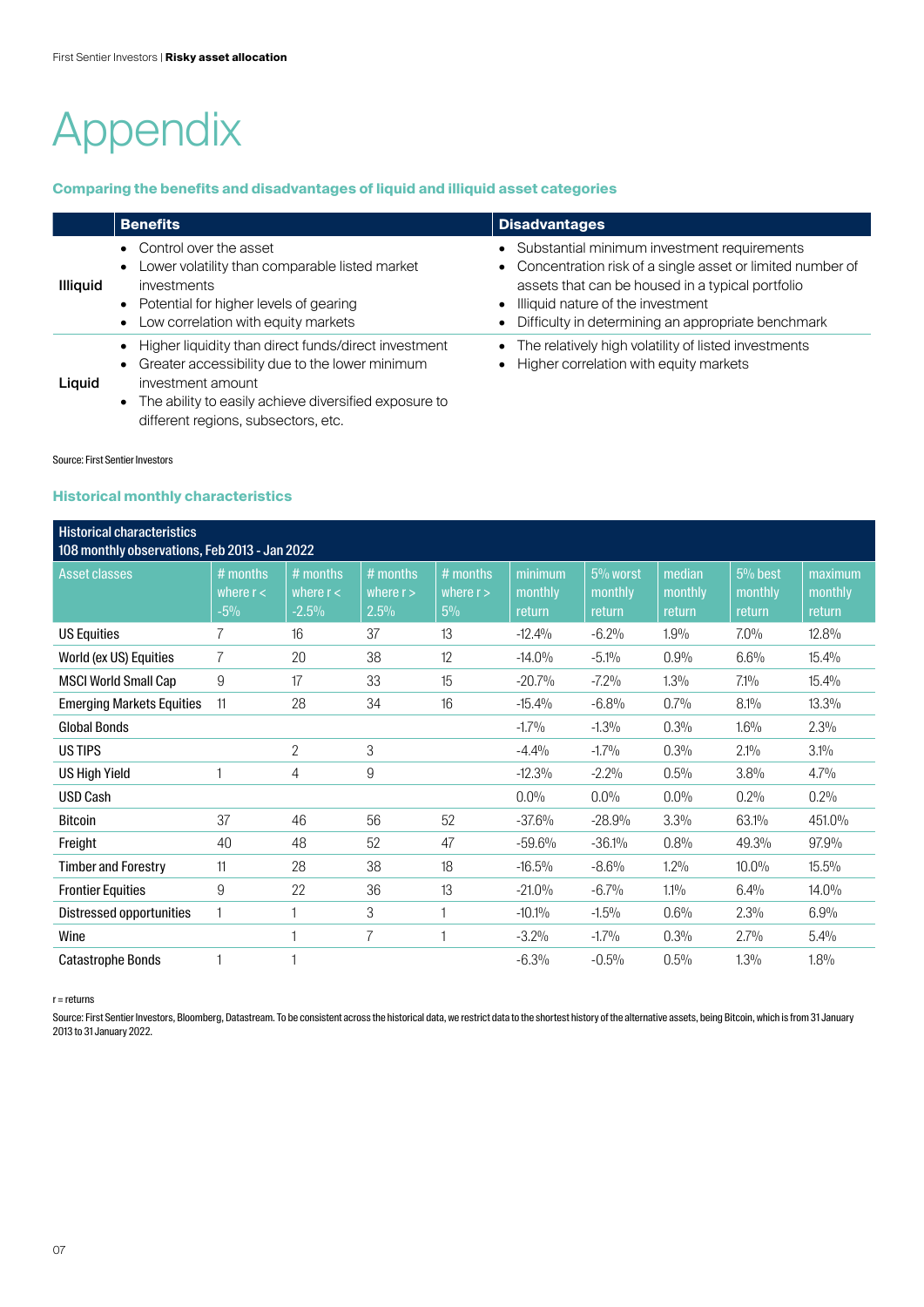| Data sources                     |                                                   |                             |                           |
|----------------------------------|---------------------------------------------------|-----------------------------|---------------------------|
| <b>Name</b>                      | <b>Description</b>                                | <b>Data Source</b>          | <b>Identifier</b>         |
| <b>Price Inflation US</b>        | US CPI, not seasonally adjusted                   | <b>Refinitiv Datastream</b> | USCPF                     |
| <b>GDP US</b>                    | GDP US constant prices, seasonally adjusted       | Refinitiv Datastream        | USGDPD                    |
| <b>US Equities</b>               | S&P 500 Composite                                 | <b>Refinitiv Datastream</b> | S&PCOMP(RI)               |
| World (ex US) Equities           | MSCI World ex US                                  | <b>Refinitiv Datastream</b> | MSWXUS\$(MSRI)            |
| <b>MSCI World Small Cap</b>      | <b>MSCI World Small Cap</b>                       | Refinitiv Datastream        | MSSWLD\$(RI)              |
| <b>Emerging Markets Equities</b> | <b>MSCI Emerging Markets</b>                      | Refinitiv Datastream        | MSEMKF\$(MSRI)            |
| <b>Global Bonds</b>              | Bloomberg Global Aggregate Index                  | Bloomberg                   | <b>LEGATRUH Index</b>     |
| US TIPS                          | Bloomberg US Treasury Inflation Linked Securities | <b>Refinitiv Datastream</b> | 100+LHGRUST(IN)           |
| <b>US High Yield</b>             | CS High Yield Index II                            | Bloomberg                   | <b>DLJHVAL Index</b>      |
| <b>USD Cash</b>                  | Barclays 3 month USD LIBOR                        | Bloomberg                   | <b>BXIIU3MC Index</b>     |
| <b>Bitcoin</b>                   | Bitcoin in USD                                    | Bloomberg                   | <b>XBTUSD BGNL Curncy</b> |
| Freight                          | Baltic Exchange Panamax Index                     | <b>Refinitiv Datastream</b> | <b>BIFFEXI</b>            |
| <b>Timber and Forestry</b>       | S&P Global Timber & Forestry                      | Refinitiv Datastream        | <b>SPGTAFS</b>            |
| <b>Frontier Equities</b>         | S&P Frontier Broad Market Index (BMI) ex GCC      | Refinitiv Datastream        | IFFMFC\$(RI)              |
| Distressed opportunities         | Credit Suisse Hedge Distressed Index              | Refinitiv Datastream        | <b>CSTDISH</b>            |
| Wine                             | Liv-ex Fine Wine 50 Index                         | Bloomberg                   | LXFW50 Index              |
| <b>Catastrophe Bonds</b>         | Swiss Re Global Catastrophe Bond Index            | Bloomberg                   | <b>SRGLTRR Index</b>      |

Source: First Sentier Investors

# **Glossary**

## **Beta**

Beta is a measure of how an asset moves, on average, when the overall market increases or decreases.

# **Volatility**

Volatility refers to the standard deviation of the change in the value of a financial instrument. It is typically used as a metric to quantify risk.

# **Risk-adjusted returns**

Risk-adjusted returns are a ratio that accounts for the level of risk associated with the return. An example of a risk-adjusted return is the Sharpe ratio.

# **Mean-variance analytical modelling**

A mathematical framework for assembling a portfolio of assets such that the expected return is maximised for a given level of risk. The 'mean' refers to returns and 'variance' is used as a proxy for risk.

## **Open-ended funds**

A fund of pooled investor money where units in the fund are created on application and cancelled on redemption. These units are priced based on their net asset value.

## **Efficient mean-variance portfolio**

A portfolio is considered 'efficient' regarding mean-variance when the allocation to each asset maximises the expected return for a given level of risk.

# **Sharpe ratio**

The Sharpe ratio gauges performance by measuring the excess return per unit of risk, characterising how well the portfolio's return compensates its investors for the risk taken. The higher a portfolio's Sharpe ratio, the better its risk-adjusted return. The ratio is calculated as: SR = (Expected portfolio return – Risk‑free rate)/ Portfolio standard deviation.